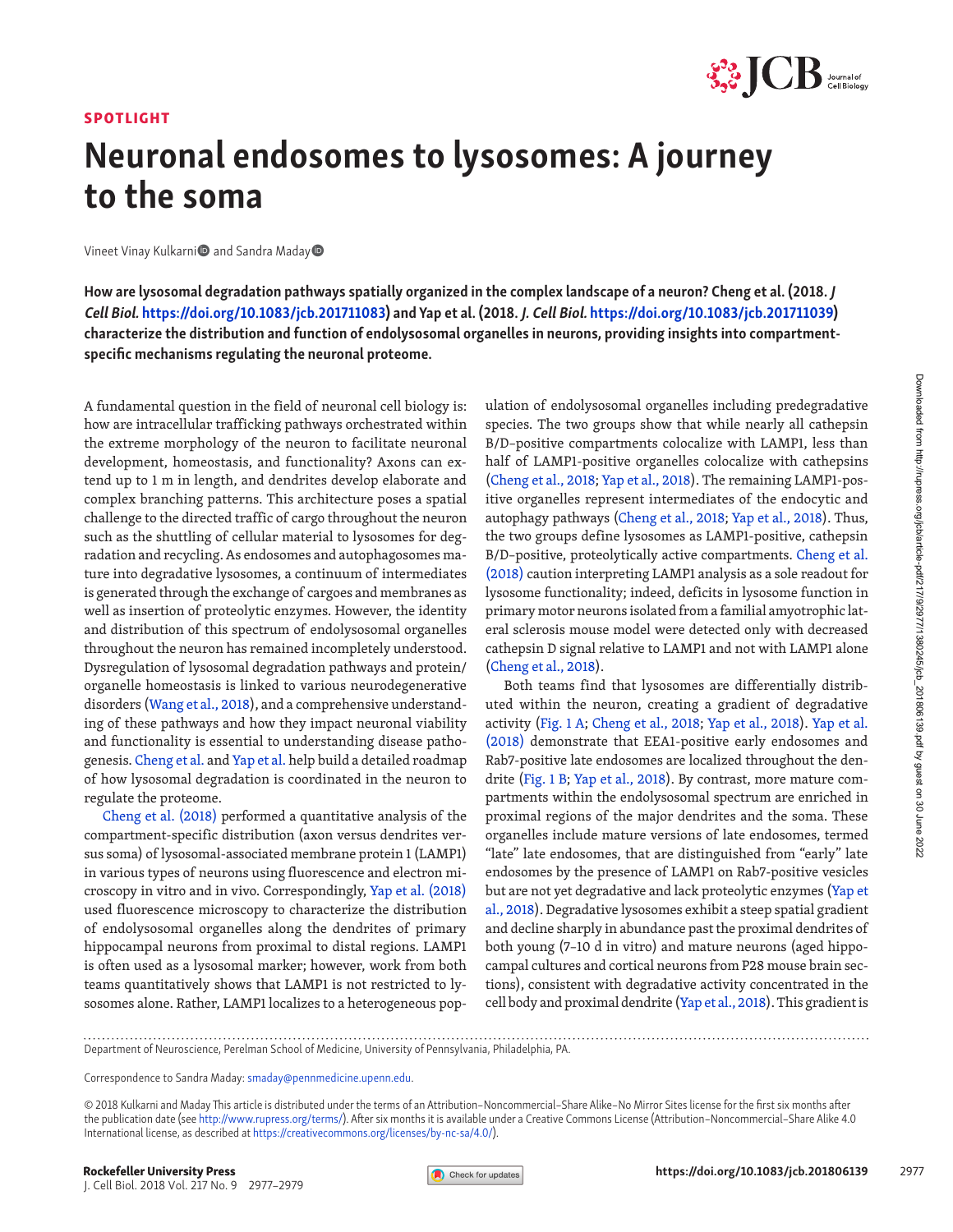

<span id="page-1-0"></span>Figure 1. Spatial gradient of endolysosomal organelles in neurons. (A) Distribution of degradative lysosomes (defined as LAMP1-positive compartments containing active cathepsins) in the neuron. Arrows denote directionality of transport of Rab7-positive late endosomes to the soma for degradation. (B) Distribution of endolysosomal subpopulations in major dendrites. EE, early endosome; LE, late endosome.

steeper in thinner (or minor) dendrites, where degradative lysosomes are rarely present even in proximal regions [\(Fig. 1 A](#page-1-0)). [Yap](#page-2-2) [et al. \(2018\)](#page-2-2) confirmed the degradative nature of specific compartments by analyzing the distribution of endocytosed cargoes: Alexa Fluor 647 BSA was used to label all endocytic compartments versus DQ-BSA, which fluoresces only upon proteolytic cleavage. While Alexa Fluor 647 BSA was detected throughout dendrites, signal generated from proteolytic processing of the DQ-BSA was enriched in the soma and proximal regions of the major dendrites ([Yap et al., 2018\)](#page-2-2). They also used pharmacological inhibition of degradative activity with the protease inhibitor leupeptin to show the preferential accumulation of endocytic cargo only in the soma and not in dendrites [\(Yap et al., 2018](#page-2-2)). Data from [Cheng et al. \(2018\)](#page-2-1) and [Yap et al. \(2018\)](#page-2-2) establish a spatial gradient of organelle maturation in the endolysosomal pathway in neurons. LAMP1 labels a heterogeneous population of organelles ranging from predegradative endosomal species to degradative lysosomes, with mature compartments enriched in the soma relative to dendrites and the axon.

[Yap et al. \(2018\)](#page-2-2) additionally demonstrate that Rab7 is required for the transport of distal dendritic cargoes to the proximal dendrite and soma for degradation [\(Fig. 1 A\)](#page-1-0). Interference with Rab7 activity decreases the motility of dendritic cargoes, resulting in their accumulation in predegradative endosomes along the dendrite ([Yap et al., 2018](#page-2-2)). This study, combined with previous research from their group, generates a model for endosome maturation along dendrites whereby early endosomes mature locally to Rab7-positive late endosomes [\(Yap et al., 2017,](#page-2-3) [2018](#page-2-2)). Rab7 is then required for the transport of medial and distal dendritic cargos to proteolytically active lysosomes in the soma and proximal dendrite for degradation ([Yap et al., 2018\)](#page-2-2).

The studies by [Cheng et al. \(2018\)](#page-2-1) and [Yap et al. \(2018\)](#page-2-2) integrate well into recent work also indicating a gradient of degradative activity within the neuron. [Gowrishankar et al. \(2015\)](#page-2-4) showed in the mouse cerebral cortex and primary cortical neurons that cathepsin B/L–positive, LAMP1-positive compartments are enriched in the neuronal cell bodies, whereas peripheral regions of neurites are enriched for LAMP1-positive compartments that lack cathepsins [\(Gowrishankar et al., 2015\)](#page-2-4). [Lee et](#page-2-5)  [al. \(2011\)](#page-2-5) showed a gradient of cathepsin B activity in the axon that is concentrated in the soma and proximal axon and that progressively declines toward the distal axon [\(Lee et al., 2011](#page-2-5)). Some groups, however, observed a population of proteolytically active lysosomes in peripheral regions of dendrites (Goo et al., [2017](#page-2-6); [Padamsey et al., 2017](#page-2-7)). Nonetheless, the dramatically higher concentration of degradative lysosomes in the soma relative to dendrites has consistently been observed across systems ([Goo et](#page-2-6) [al., 2017;](#page-2-6) [Padamsey et al., 2017](#page-2-7); [Cheng et al., 2018](#page-2-1); [Yap et al., 2018](#page-2-2)). In further support of this gradient of degradative activity, our work, along with others, showed that autophagosomes mature into degradative autolysosomes as they travel from distal regions of the axon toward the soma ([Lee et al., 2011;](#page-2-5) [Maday et al., 2012](#page-2-8)). Following autophagosome formation in the distal axon, autophagosomes initially fuse with LAMP1-positive late endosomes and undergo retrograde transport to the soma ([Maday et al.,](#page-2-8)  [2012](#page-2-8)). Complete acidification and maturation into degradative autolysosomes occurs predominantly in the proximal axon and cell body [\(Lee et al., 2011](#page-2-5); [Maday et al., 2012](#page-2-8)). Blocking lysosome function with bafilomycin A1 results in the accumulation of autophagosomes specifically within the soma and not in the axon or dendrites [\(Maday and Holzbaur, 2016](#page-2-9)). Thus, the soma is likely the primary site of autophagosome deposition and cargo degradation, indicating a gradient of organelle maturation within the autophagy pathway in primary neurons.

In summary, [Cheng et al. \(2018\)](#page-2-1) and [Yap et al. \(2018\)](#page-2-2) provide comprehensive analyses of the identity, distribution, and function of endolysosomal organelles in the neuron to establish compartment-specific capacities for degradation, which are en